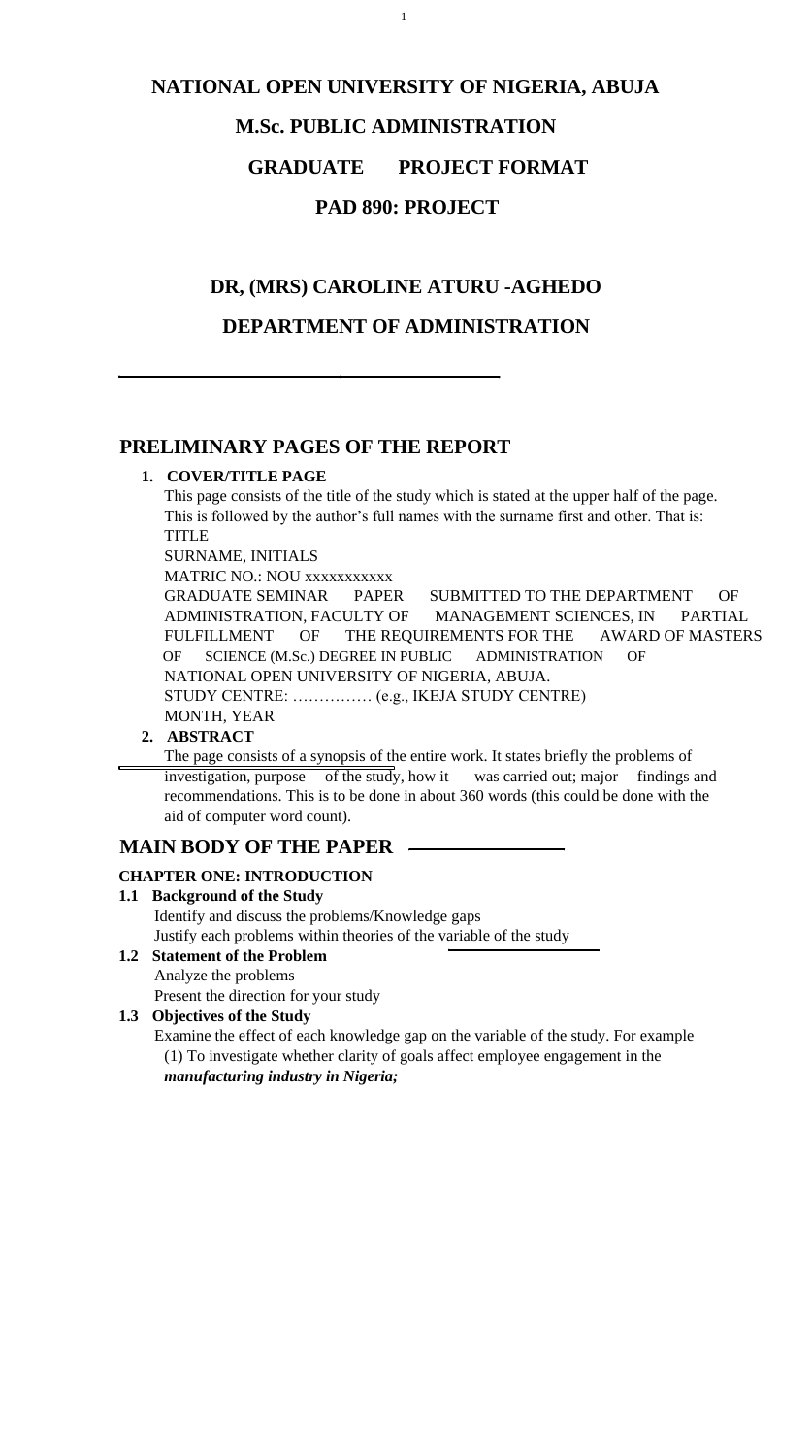(2) To ascertain whether person-job fit affect employee engagement in the *manufacturing industry in Nigeria* 

#### **1.4 Research Questions**

 Examine the extent of the effect of each knowledge gap on the variable of the study. For example:

(1) To what extent does clarity of goals affect employee engagement in the *manufacturing industry in Nigeria?* 

Test the effect of each knowledge gap on the variable of the study. For example: (1) Clarity of goals does not significantly affect employee engagement in the *manufacturing industry in Nigeria;* 

(2) To what extent does person-job fit affect employee engagement in the *manufacturing industry in Nigeria?* 

#### **1.5 Research Hypotheses**

(2) Person-job fit does not significantly affect employee engagement in the *manufacturing industry in Nigeria.* 

#### **1.6 Scope of the Study**

 This enables the research to delimit the research within a manageable limit. It provides the researcher the opportunity to explain the boundaries of the study.

Main issues/factors implicated by the theory – ANTECEDENTS/DRIVERS of the **variable.** 

#### **1.7 Significance of the Study**

 Justification for the study and what will be contributed to knowledge by the study. Provides an opportunity to justify the attempt to solve the problem.

#### **CHAPTER TWO: LITERATURE REVIEW**

#### **2.1 Introduction**

This chapter reviews amongst others, the conceptual framework, related literature, empirical literature and theoretical framework on the subject of this study. Under conceptual reviews, we examined related literature on issues of definitions, concepts, characterisation of *the variable of the study and the factors driving the variable.* 

#### **2.2 Theoretical Framework**

Review theories of the variable using the following guidelines:

Title of Theory

Introduction - Author/Year Propounded, history, etc.

Applications of theory in management/Limitations

How theory relates to the study

Come up with the theoretical underpinning or support for your study

#### **2.3 Conceptual Reviews**

#### **2.3.1 The Variable of the Study**

Divergence in Definitions of the Variable of the Study

Types and Forms of the Variable of the Study

Rationale for the Variable of the <del>Study</del>

Challenges of the Variable of the Study

Perspectives of the Variable of the Study

#### **2.3.2 Factors Driving the Variable**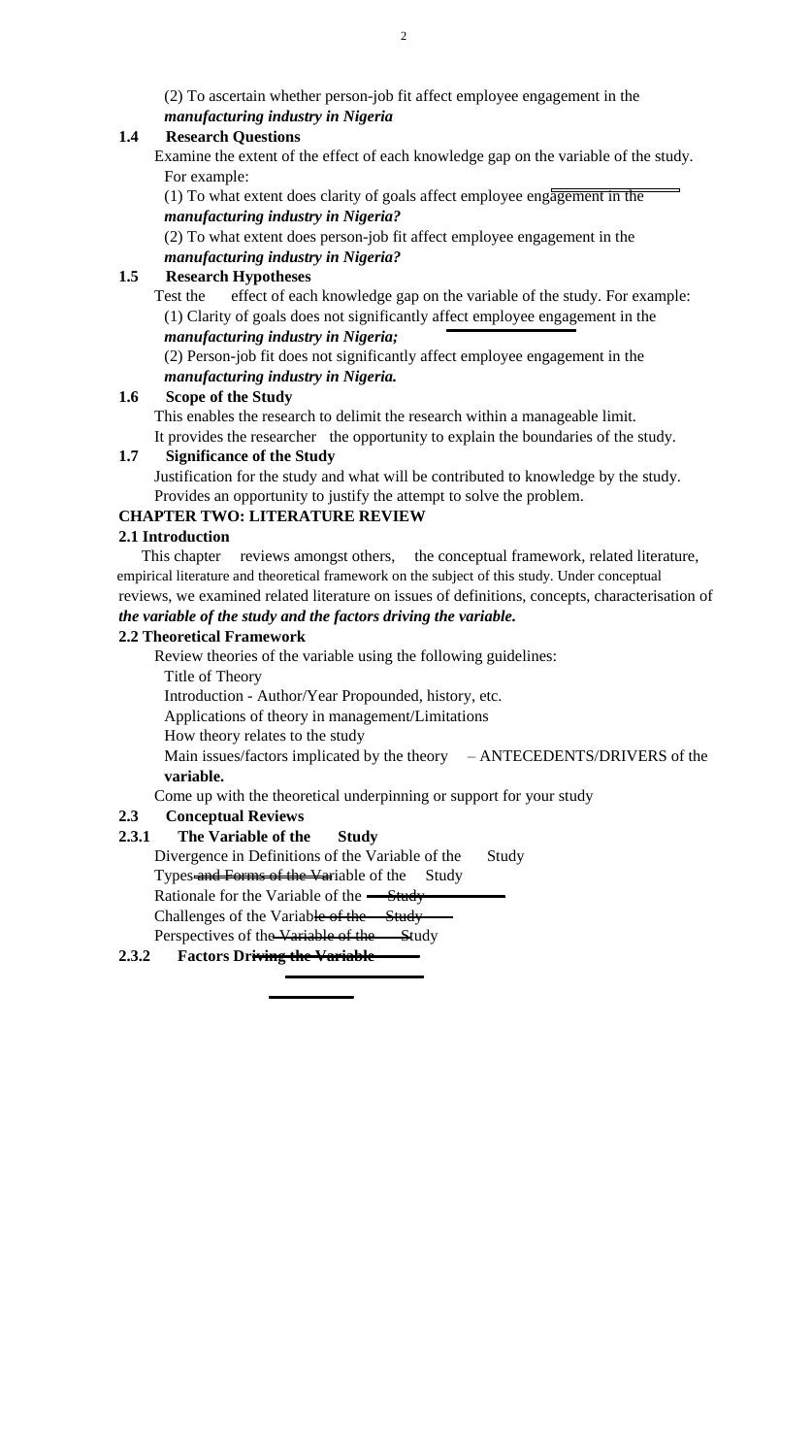The factors driving the Variable were obtained from an analysis of the theories of the **Variable** 

 Analyze empirical/conceptual studies relating the drivers to the variable of the study, so as to identify the distinct factors/issues that have not been sufficiently addressed in the extant literature.

 These factors/issues are referred to as KNOWLEDGE GAPS. These are used in Chapter One to define the OBJECTIVES OF THE STUDY.

 For instance, the factors driving employee engagement from a review and analysis of the theories of engagement are:

*Clarity of performance expectations:* 

*Person-job fit:* 

*Performance feedback:* 

*Employee trust in supervisor:* 

*Performance appraisal justice:* 

*Recognition and reward:* 

*Development opportunities:* 

**2.3.3 Historical Background of the Study Platform** 

#### **2.4 Empirical Review**

**GUIDELINES: Summarize related studies by adapting the ABSTRACT of papers using the**  *following guidelines.* 

Scope-Author/Year Title/Location-Yellow

Methodology \_-- Torquois

Findings/Links to Extant Literature -- Red

Implications of Findings - Red

Fulk, Brief, and Barr (1985) investigated "Trust-in-supervisor and perceived fairness and accuracy of performance evaluations". The sample consisted of 198 research and development engineers in the telecommunications division of a large electronics firm. The five per formance evaluation process variables and the perceived fairness and accuracy variable were assessed using the measures employed by Landy, Barnes and Murphy (1978). Trust in supervisor was measured by Roberts and O' Reilly (1974) three-item scale. This scale has been shown to have acceptable internal consistency reliability in more than ten samples  $(e.g., Muchinsky, 1972)$ . Coefficient alpha for the current sample was 0.71. The relationships expressed in the path diagram are translated into a series of regression-type equations which specify the hypothesized r elationships among the variables. Using these equations, ordinary least-squares regression procedures are carried out; the standardized partial regression coefficients derived are the obtained path coefficients. These coefficients are tested for significance using normal procedures for testing regr ession weights. Findings revealed that a significant path joined frequency of evaluation with opportunity to express feelings ( $P_{12} = 0.25$ ,  $p < 0.05$ ). However, the path from the latter to perceived fairness and accuracy was not significant ( $P76 = 0.06$ , ns). In addition, only one significant path-linked existence of a program to a program characteristic-frequency of evaluation (PSI =  $0.21$ , p < *.05; P,, = 0.05, ns; P,, = 0.05, ns)-and in this case the succeeding path to perceived fairness*  and accuracy was nonsignificant  $(P_{1}) = 0.02$ , ns). Clearly, these results do not support the expected logical ordering among existence of a program and the three focal program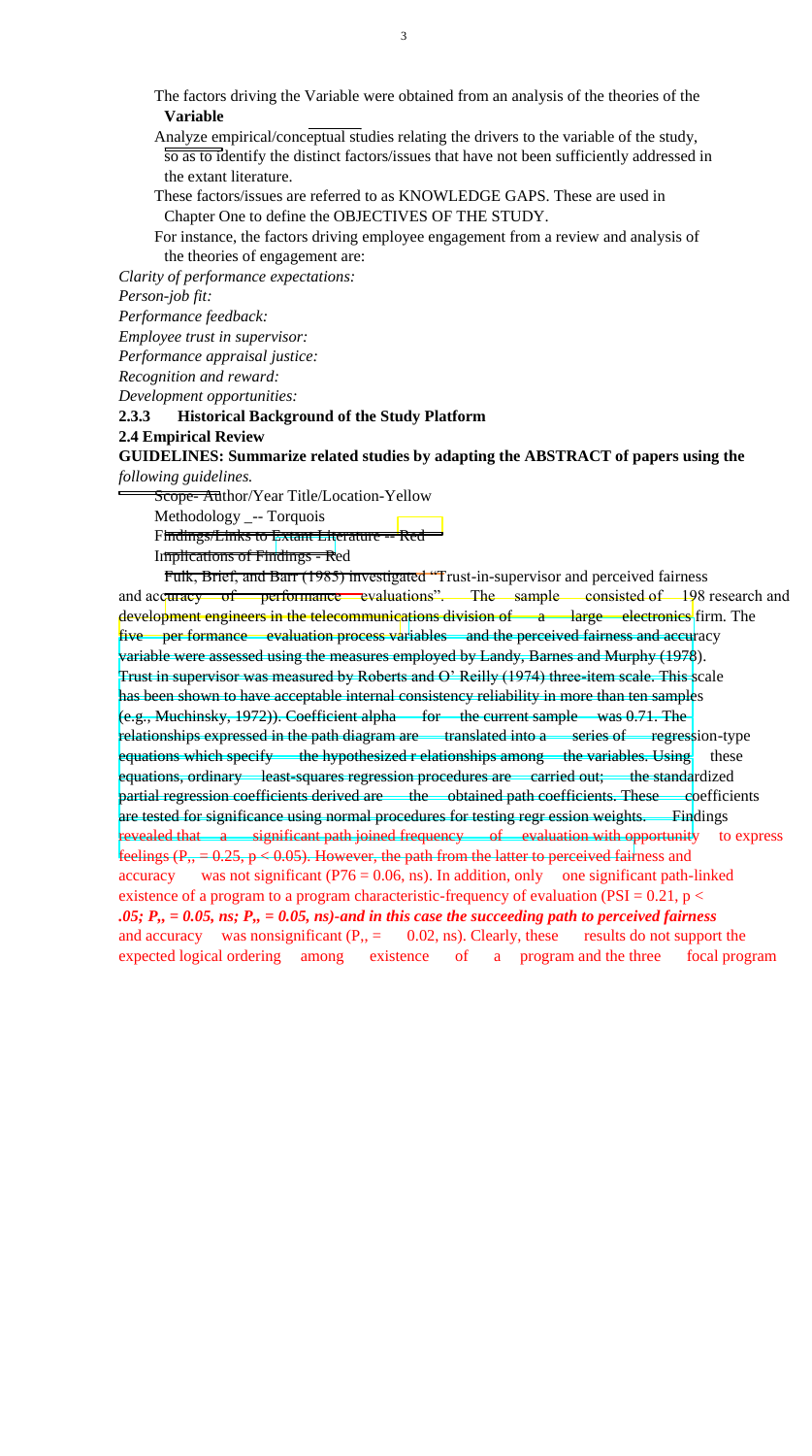characteristics. More promising results were obtained for the remaining hypothesized relationships. The paths from supervisor knowledge of subordinate performance to development of action plans and from there to perceived fairness and accuracy were significant (Pd2 =  $0.35$ , p <  $0.05$ ; P,4 = 0.026, p < 0.05). The hypothesized paths among supervisor knowledge, opportunity to express feelings, trust in supervisor, and perceived fairness and accuracy were all significant (P<sub>1</sub>, = 0.39, p- < 0.05; Ph5 = 0.36, $\sim$  < 0.05; P<sub>1</sub>, 5 =  $0.28 \sim 0.05$ ; P<sub>1</sub>, = 0.28, p < 0.05).

# **2.5 Summary of Literature Review**

## **CHAPTER THREE: METHODOLOGY**

#### **3.1 Introduction**

The chapter discusses the research methodology adopted in the study. It describes the research design, the population and sample of the study, model specification, sources of data, data collection instrument and validation, and method of data analyses.

Discuss the Strategies for Achieving Objectives

#### **3.2 Research Design**

- **3.3 The Population of the Study**
- **3.4 Sampling and Sample Size Det ermination**
- **3.5 Data Collection Instrument and Validation**
- **3.6 Method of Data Analyses**
- **3.7 Limitations of the Methodology**

#### **CHAPTER FOUR: DATA PRESENTATION AND ANALYSES**

#### **4.1 Introduction**

In this chapter, we present, analyse and interpret the data generated from respondents through questionnaire. It describes questionnaire response rate, the demographic statistics, response data on research objectives, and response data on research hypotheses.

#### **4.2 Presentation of Data**

- **4.3 Descriptive Statistics**
- **4.4 Response on Research Objectives**
- **4.5 Response on Research Hypotheses**
- **4.5.1 Correlation Analysis**
- **4.5.2 Regression Analysis**
- **4.6 Discussion of Findings**

#### **CHAPTER FIVE: SUMMARY, CONCLUSION AND RECOMMENDATIONS**

#### **5.1 Summary**

 A brief summary of the highlight of each chapter should be stated in concise manner that captures the importance of the study.

#### **5.2 Conclusion**

Conclusions should be drawn from the findings

#### **5.2 Recommendations**

Recommendations should be based on the conclusions.

- **5.5 Suggestions f or Further Research**
- **5.6 Policy Implications**

### **END OF REPORT**